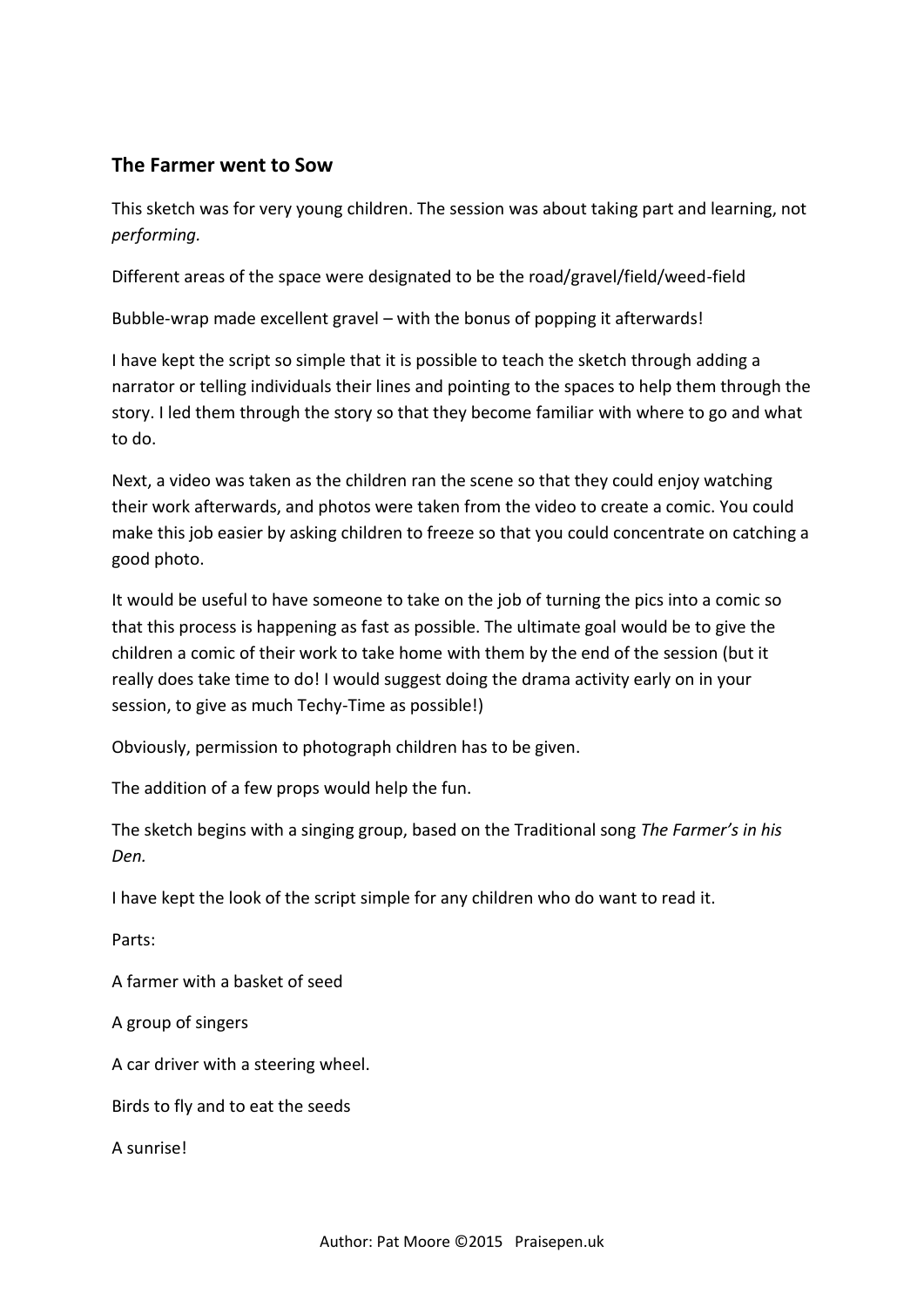A group of innocent, happy growing seeds and a group of angry, twisted, claw-growing weeds. This leads to a death scene. Time should be given to working out how to die (safely, without being strangled!)

A finale of growing plants putting roots down as well as growing up to blossom.

On the final word, "Fruit!" all freeze.

Feel free to use the script but please also add an acknowledgement. Thankyou

Pat Moore

Praisepen.uk